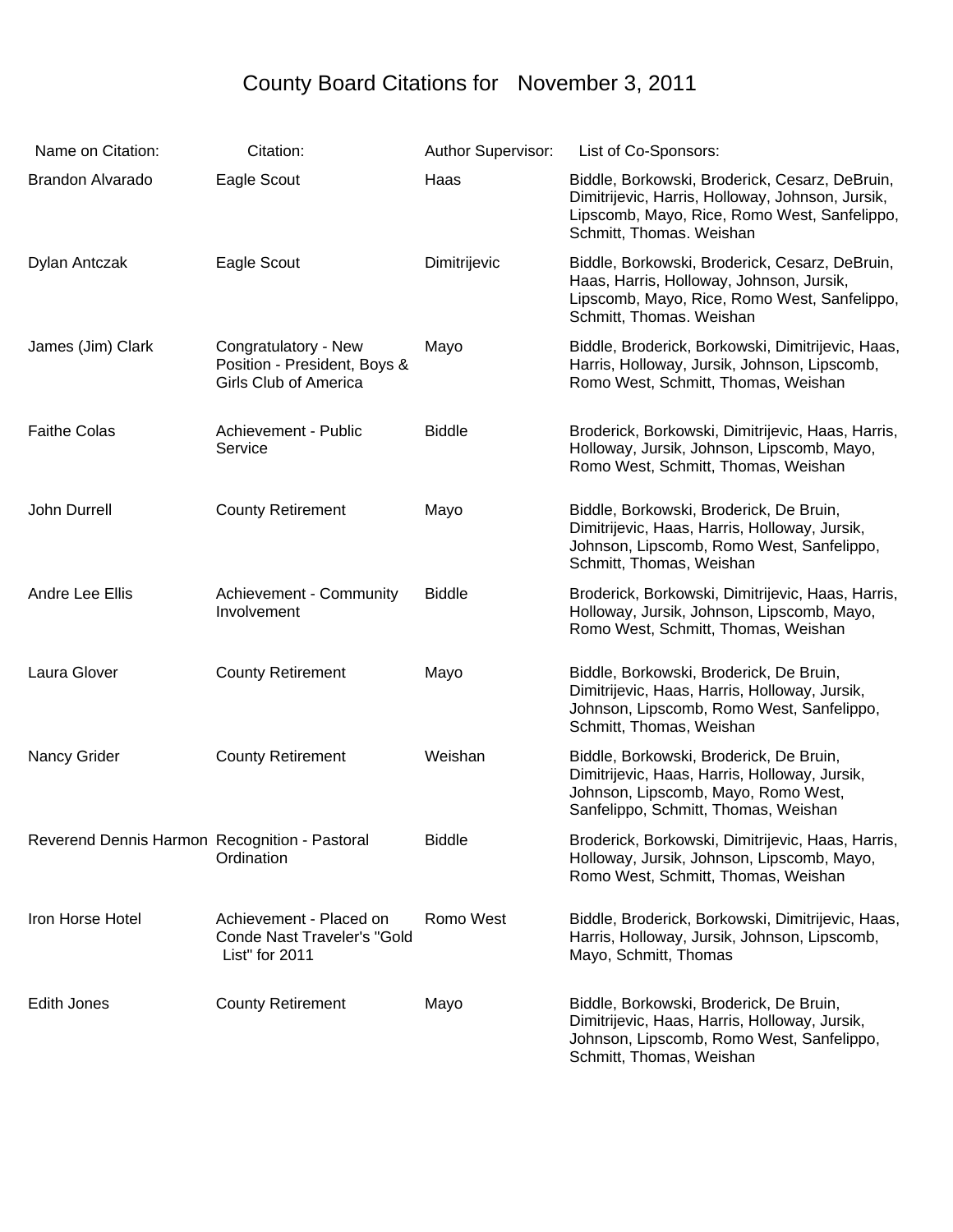## County Board Citations for November 3, 2011

| Name on Citation:        | Citation:                                                       | Author Supervisor: | List of Co-Sponsors:                                                                                                                                                      |
|--------------------------|-----------------------------------------------------------------|--------------------|---------------------------------------------------------------------------------------------------------------------------------------------------------------------------|
| Darlene Jones-Grams      | <b>County Retirement</b>                                        | Mayo               | Biddle, Borkowski, Broderick, De Bruin,<br>Dimitrijevic, Haas, Harris, Holloway, Jursik,<br>Johnson, Lipscomb, Romo West, Sanfelippo,<br>Schmitt, Thomas, Weishan         |
| Lt. Col. Ernest Litynski | Acknowledgement - Polish<br><b>American Congress</b><br>Honoree | Borkowski          | Biddle, Broderick, Dimitrijevic, Haas, Harris,<br>Holloway, Jursik, Johnson, Lipscomb, Mayo,<br>Romo West, Schmitt, Thomas                                                |
| Patricia Martin          | <b>County Retirement</b>                                        | Harris             | Biddle, Borkowski, Broderick, De Bruin,<br>Dimitrijevic, Haas, Holloway, Jursik, Johnson,<br>Lipscomb, Mayo, Sanfelippo, Schmitt, Thomas,<br>Weishan                      |
| <b>Mark Miller</b>       | Eagle Scout                                                     | Dimitrijevic       | Biddle, Borkowski, Broderick, Cesarz, DeBruin,<br>Haas, Harris, Holloway, Johnson, Jursik,<br>Lipscomb, Mayo, Rice, Romo West, Sanfelippo,<br>Schmitt, Thomas. Weishan    |
| <b>Brian Miller</b>      | Eagle Scout                                                     | Romo West          | Biddle, Borkowski, Broderick, Cesarz, DeBruin,<br>Dimitrijevic, Haas, Harris, Holloway, Johnson,<br>Jursik, Lipscomb, Mayo, Rice, Sanfelippo,<br>Schmitt, Thomas. Weishan |
| Juan Muniz               | <b>County Retirement</b>                                        | Borkowski          | Biddle, Broderick, De Bruin, Dimitrijevic, Haas,<br>Harris, Holloway, Jursik, Johnson, Lipscomb,<br>Mayo, Sanfelippo, Schmitt, Thomas, Weishan                            |
| Nabori                   | Milestone - 5th Anniversary                                     | Romo West          | Biddle, Broderick, Borkowski, Dimitrijevic, Haas,<br>Harris, Holloway, Jursik, Johnson, Lipscomb,<br>Mayo, Schmitt, Thomas                                                |
| Roger Parker             | <b>County Retirement</b>                                        | Harris             | Biddle, Borkowski, Broderick, De Bruin,<br>Dimitrijevic, Haas, Holloway, Jursik, Johnson,<br>Lipscomb, Mayo, Sanfelippo, Schmitt, Thomas,<br>Weishan                      |
| <b>Isreal Perez</b>      | Eagle Scout                                                     | Dimitrijevic       | Biddle, Borkowski, Broderick, Cesarz, DeBruin,<br>Haas, Harris, Holloway, Johnson, Jursik,<br>Lipscomb, Mayo, Rice, Romo West, Sanfelippo,<br>Schmitt, Thomas. Weishan    |
| Sgt. Glenn Ramski        | Acknowledgement - Polish<br><b>American Congress</b><br>Honoree | Borkowski          | Biddle, Broderick, Dimitrijevic, Haas, Harris,<br>Holloway, Jursik, Johnson, Lipscomb, Mayo,<br>Romo West, Schmitt, Thomas                                                |
| <b>Sherry Ransom</b>     | <b>County Retirement</b>                                        | Borkowski          | Biddle, Broderick, De Bruin, Dimitrijevic, Haas,<br>Harris, Holloway, Jursik, Johnson, Lipscomb,<br>Mayo, Sanfelippo, Schmitt, Thomas, Weishan                            |